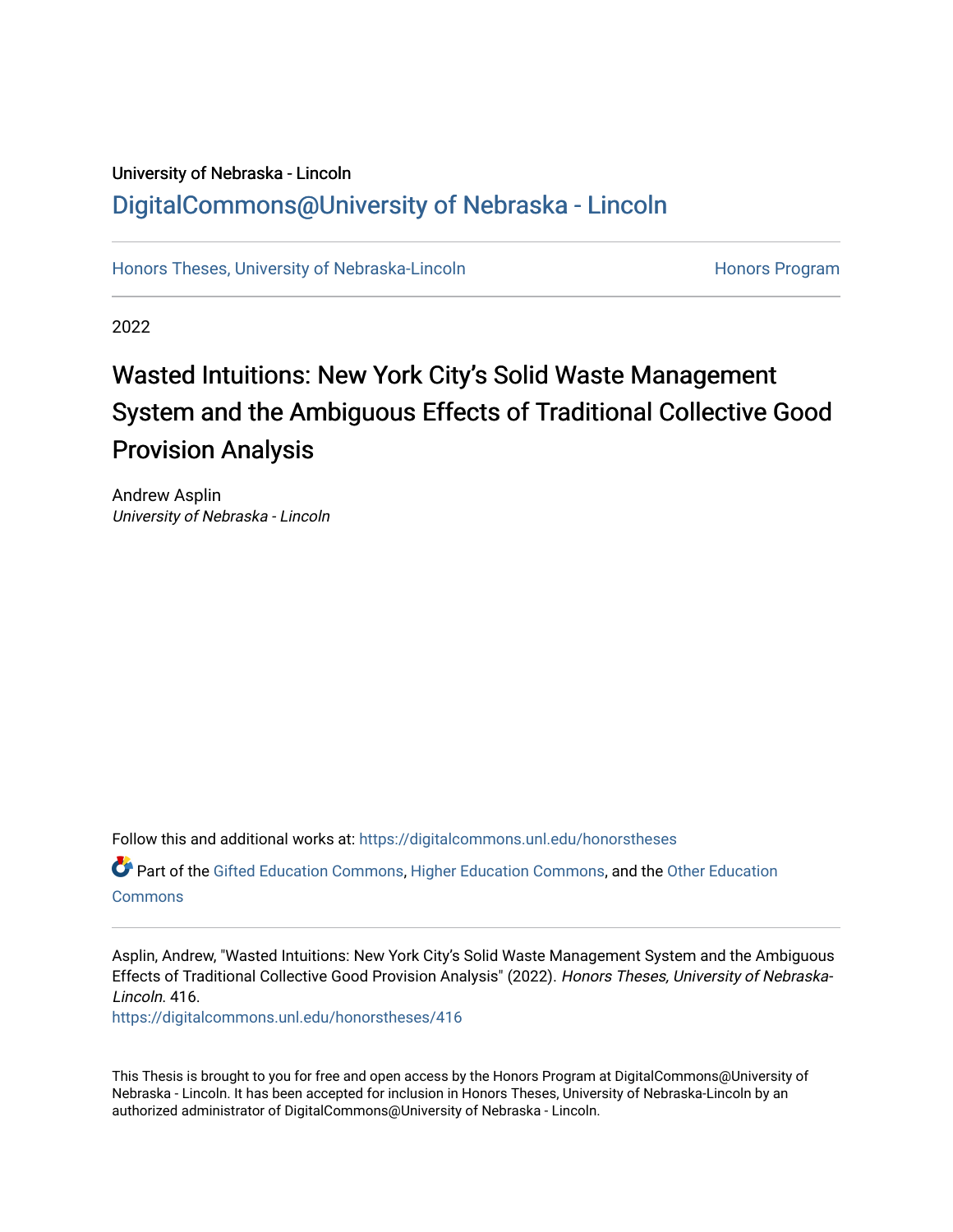Wasted Intuitions: New York City's Solid Waste Management System and the Ambiguous Effects of Traditional Collective Good Provision Analysis

> An Undergraduate Honors Thesis Submitted in Partial fulfillment of University Honors Program Requirements University of Nebraska-Lincoln

> > by Andrew Asplin, BA English, Economics College of Arts and Sciences

> > > March 14, 2022

Faculty Mentor: Laurie Miller, PhD, Economics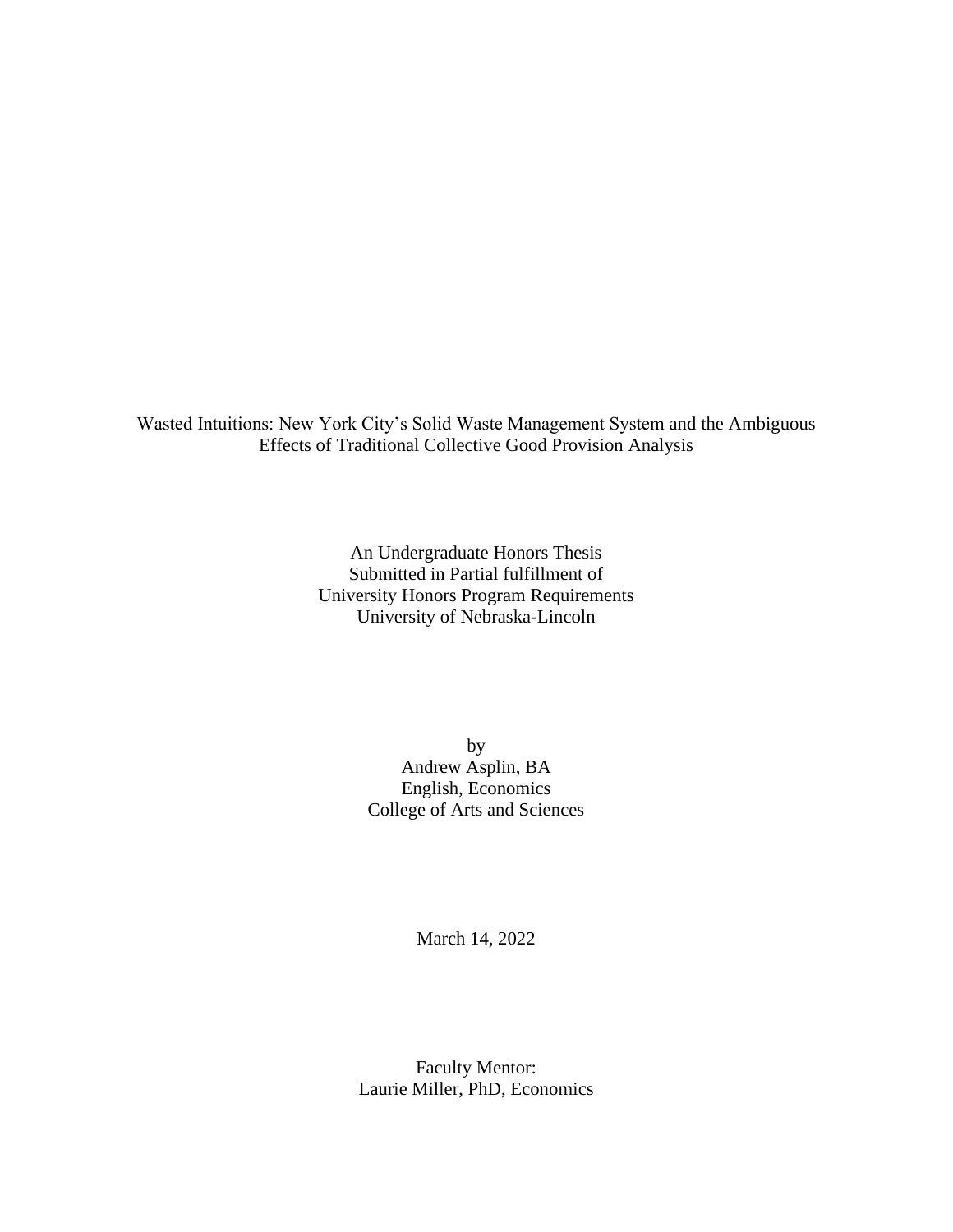## **Abstract**

Refuse Collection services' status as a public good has been highly contested. As it is both rivalrous and excludable, basic theory predicts that private provision of solid waste management services will be more efficient. Private trash carters are able to specialize in a way that municipality-run services simply cannot. New York City is unique in that its solid waste management system is rigidly split: residential trash is managed by the city; commercial trash is managed by private businesses. This thesis explores how New York City's public and private solid waste management systems complicate these initial intuitions through a welfare analysis. Price, wage, and operating efficiency are used to measure consumer, employee, and employer welfare respectively. New York City's private refuse collection industry is characterized by weak unions, systemic bloat, and poor safety standards. Furthermore, they offer higher prices, lower wages, and are less efficient in comparison to their public counterpart. The city hopes to assuage some of these problems by creating Commercial Waste Zones.

Key words: Collective Good, Public Good, Solid Waste Management, Provision, Rivalrous, Excludable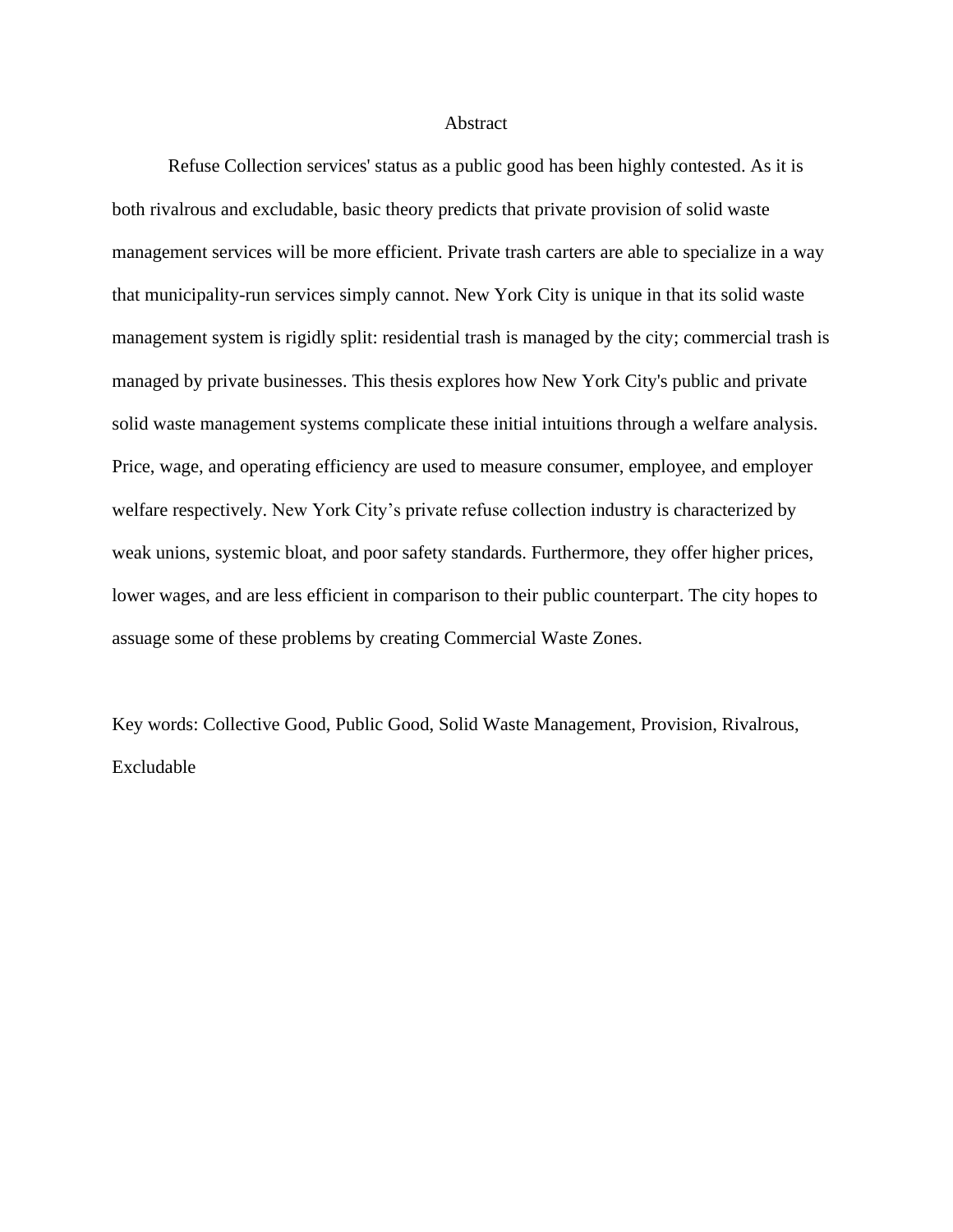for Søren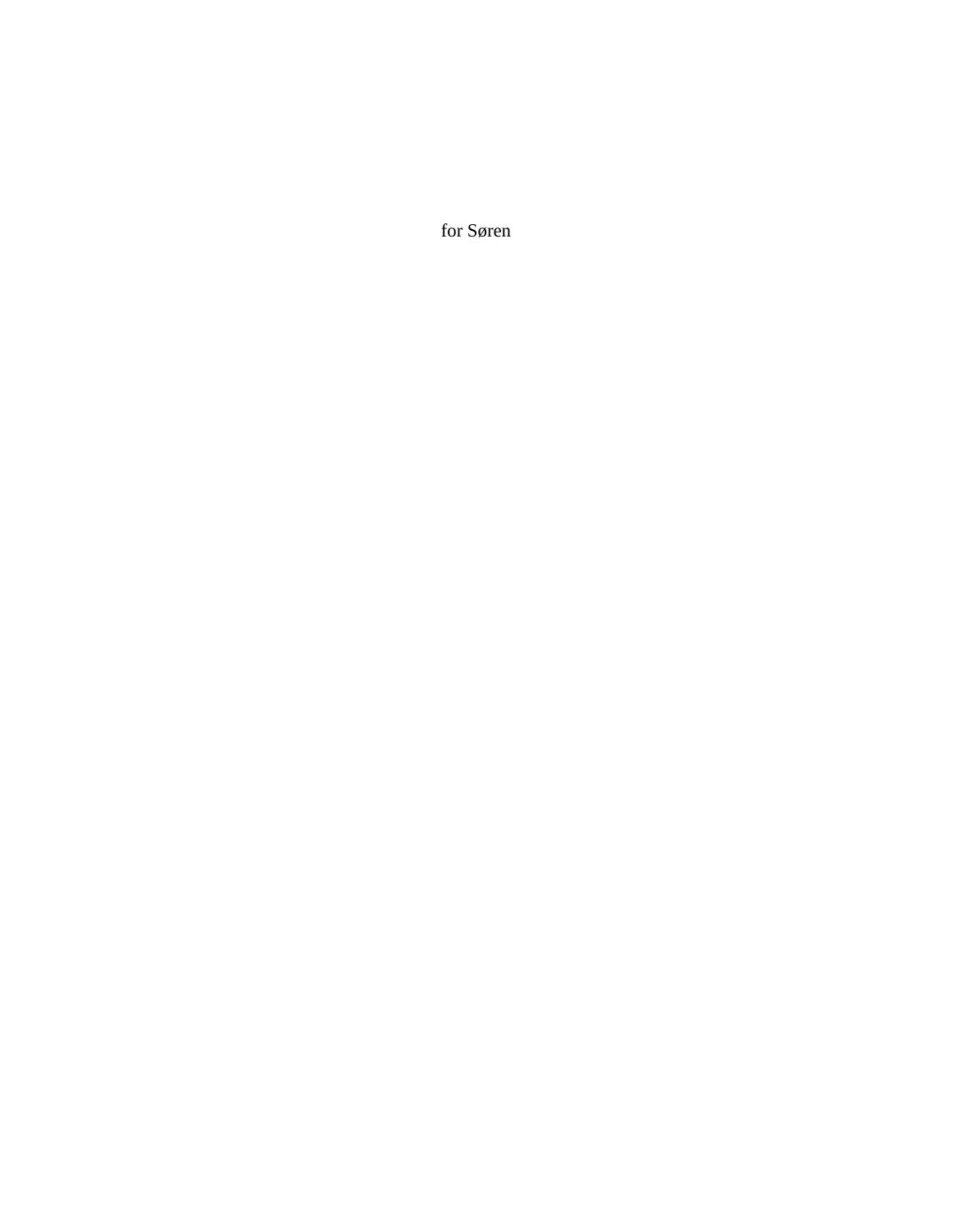The optimal provision of solid waste management is a highly contested issue. While it is often provided publicly by municipalities, trash collection fails to meet either qualification of a public good; it is both excludable and rivalrous. Waste management services are excludable insofar as garbage trucks can choose which households' waste they collect. They are rivalrous insofar as garbage trucks are only able to service one household at a time. It is fairly easy to restrict access to refuse collection, and yet, despite this definitional failure, most governments are still interested in managing their citizens' waste. Doing so allows them to avoid negative externalities associated with not providing the service such as litter, illegal dumping, and general filth. It has been posited by Musgrave, Spann, Demsetz, De Alessi, Lindsay, and many others that, if efficiency is the principal concern, private provision of collective goods -- like refuse collection -- may be optimal (Bennett and Johnson 1). Private companies are incentivized to maximize profits in a way that government enterprises are not. Government services can afford to operate inefficiently because of their ability to recoup losses through tax revenue and the issuing of bonds. Private companies have no such recourse, and, as a result, are predicted to run more efficiently. If they continuously run at a deficit, they fail. Furthermore, when multiple private trash collection companies operate in the same area, they are expected to compete with each other. In theory, this should drive down prices for consumers and increase wages for employees. It would seem that the private provision of trash collection services results in universal welfare gains: consumers pay less; workers make more; companies run more efficiently. New York City's solid waste management system complicates all of these basic intuitions. The city-run waste collection program offers higher wages, lower prices, and functions more efficiently. In order to reconcile the competing narratives surrounding solid waste management's status as a public good, I employ a welfare analysis of the industry. I compare the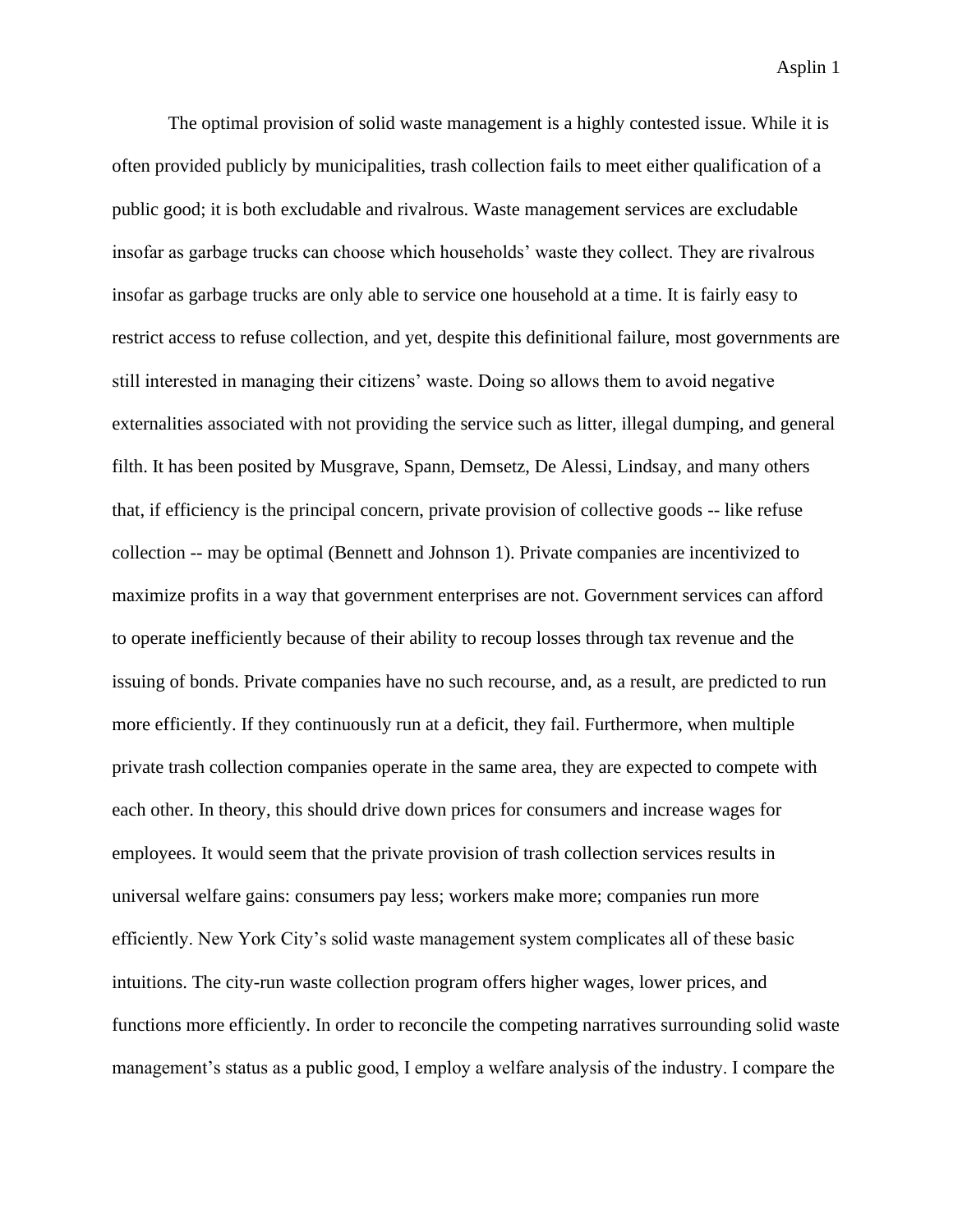differences in welfare realized by employers, employees, and consumers between New York City's private refuse collection service and its public counterpart using several different metrics. To measure employer welfare, I will look at differences in operating efficiencies between New York's public and private refuse collection companies; to measure employee welfare, I will look at differences in wages earned between publicly and privately employed sanitation engineers; to measure consumer welfare, I will look at differences in prices offered by both sides of the industry.

In what follows, I will introduce New York City, its five boroughs, and the unique structure of its solid waste management services. From there, I will move into my analyses of employer, employee, and consumer welfare. I will then discuss current issues and developments that pervade solid waste management at the system level in New York.

New York's solid waste management system is characterized by a split between residential and commercial trash pick up. Residential refuse is handled by the New York City Department of Sanitation (henceforth, DSNY). Private businesses are expected to use private trash carting companies to manage their waste. While households and businesses are not perfect analogues, few communities have such a rigid split between their public and private waste management services. In some cities unannexed neighborhoods cannot utilize public trash services while some businesses can. This makes New York City's strict residential-commercial divide incredibly valuable when trying to compare welfare between the two industries. The two sides are easy to isolate.

As of 2020, 8.8 million people reside in New York City's five boroughs (US Census Bureau). Of these 8.8 million, 2.7 million live in Brooklyn, 2.4 million live in Queens, 1.7 million live in Manhattan, 1.5 million live in the Bronx, and 0.5 million live in Staten Island.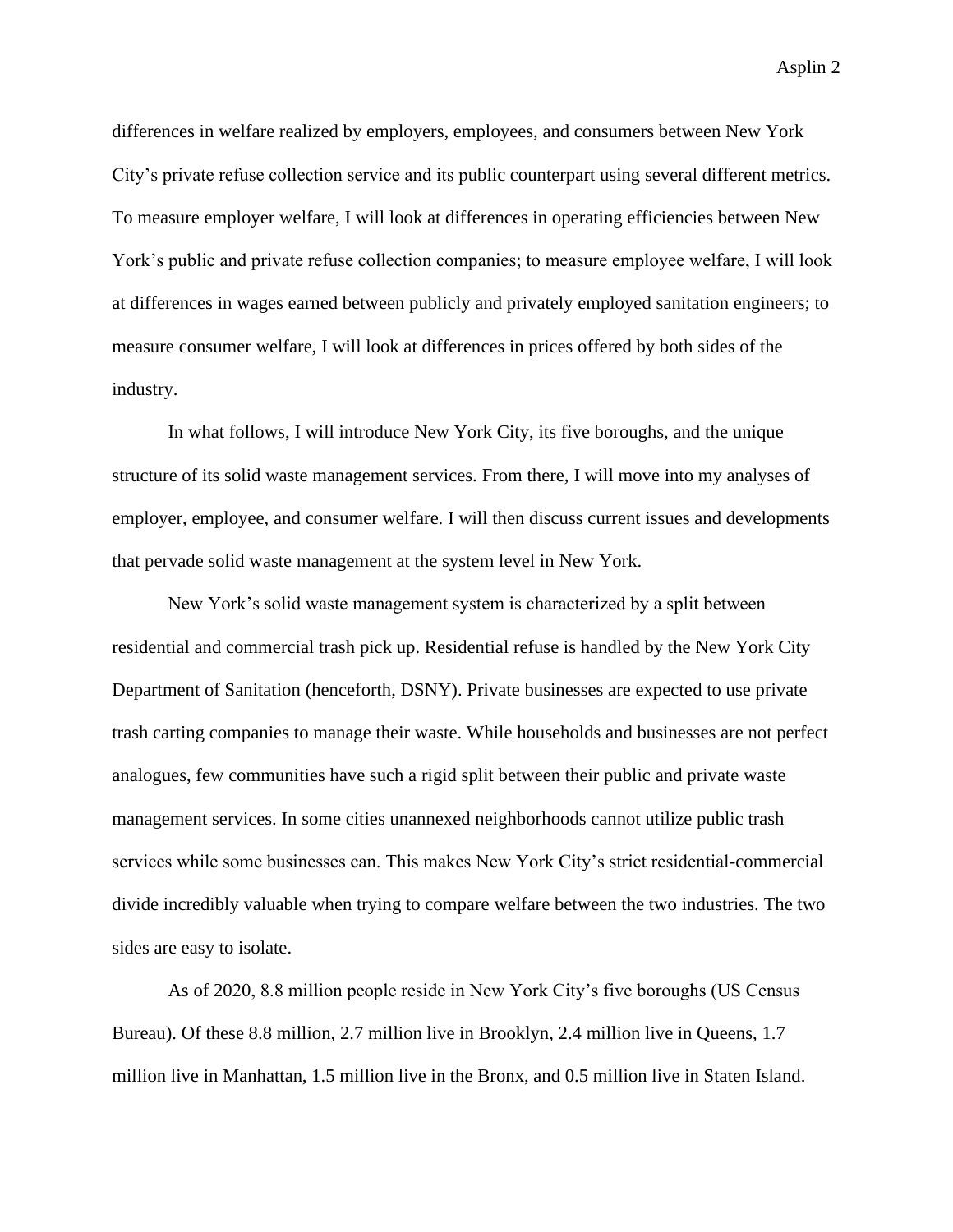These five boroughs are each coterminous with one of New York City's counties: Brooklyn with Kings County, the Bronx with Bronx County, Manhattan with New York County, Queens with Queens County, and Staten Island with Richmond County. While they all are a part of New York City, they are still very disparate. Brooklyn is home to more than five times as many people as Staten Island. Although Brooklyn and Queens are connected by a sizable land border, the other boroughs are, at least in some sense, separated. This distance is most clearly seen in Staten Island's connection to the rest of New York City. Transportation between Staten Island and Brooklyn (and consequently, to the rest of the boroughs) is limited to ferries and the Verrazano-Narrows Bridge.

The boroughs' differences are not purely geographical. Median rent differs significantly amongst them (Furman Center). Rent ranges from an average of \$1,260 per month in the Bronx to \$1,770 per month in Manhattan. Additionally, New York City residents' income levels vary wildly. While nearly a third of New Yorkers make more than six figures, 36.5% make less than \$40,000 (Furman Center). These disparities in rent prices and income levels are suggestive of consumers' different price preferences.



New York City Household Income Distribution (2014-2018)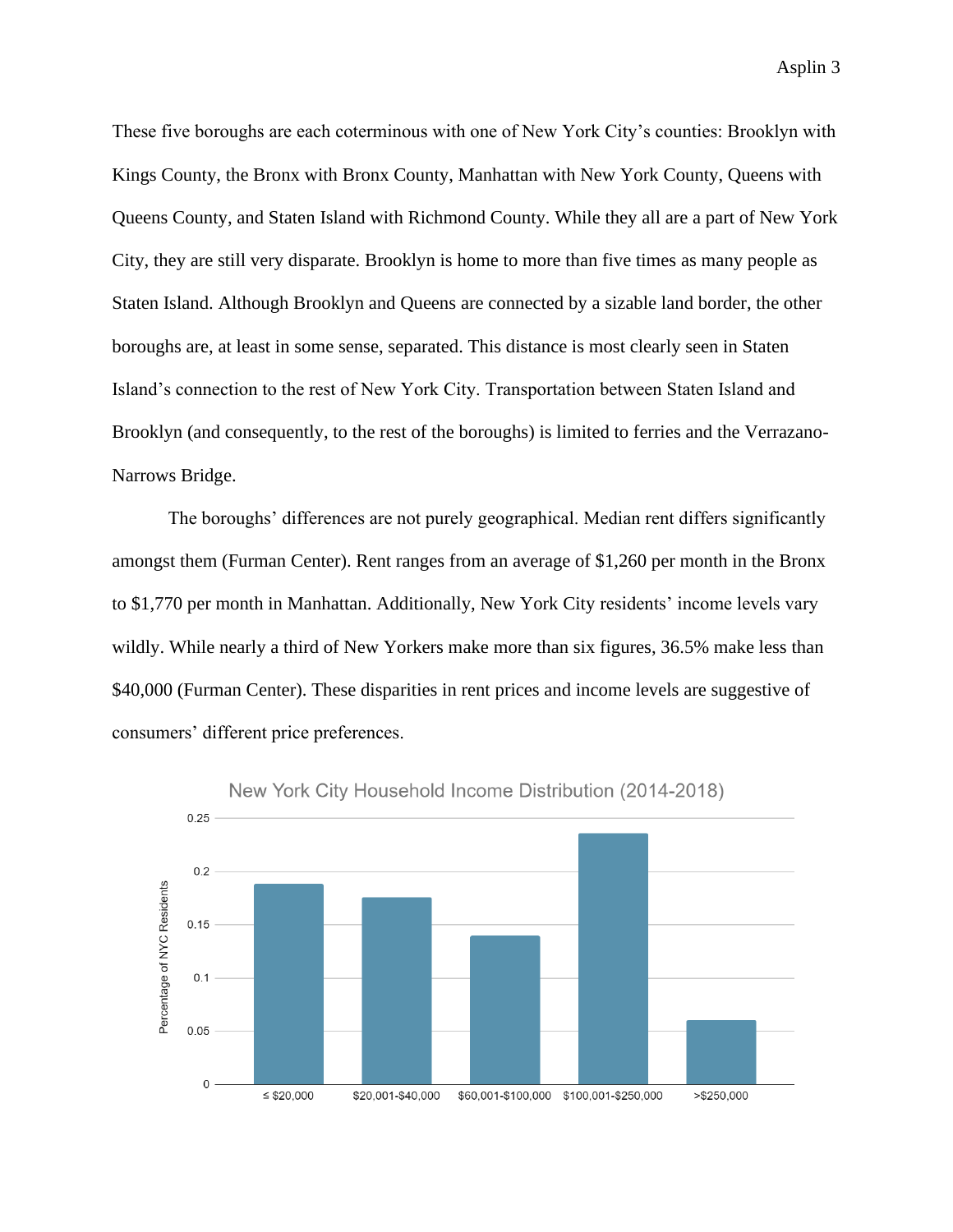Because of the residential-commercial split of New York City's solid waste management regime, business density becomes a key statistic. Increases in congestion, accidents, and commute times caused by the prevalence of garbage trucks will be further exacerbated in areas with high business density as more trucks will have to cover the same area. Here business density is defined as the number of employer enterprises per square mile. According to the U.S. Census Bureau, an employer enterprise is "a single physical location at which business is conducted or where services or industrial operations are performed." In Manhattan, with its numerous skyscrapers, there are approximately 4,463 brick and mortar businesses per square mile. In Staten Island, there are only 163 (U.S. Census Bureau).



**Businesses per Square Mile** 

This all points to the incredible statistical diversity of New York City's boroughs. Considering the incredibly disparate population sizes, income levels, median rent levels, and business densities amongst the boroughs, it is expected that private carting will thrive. Private carting companies can specialize to serve different communities better. Private carters are able to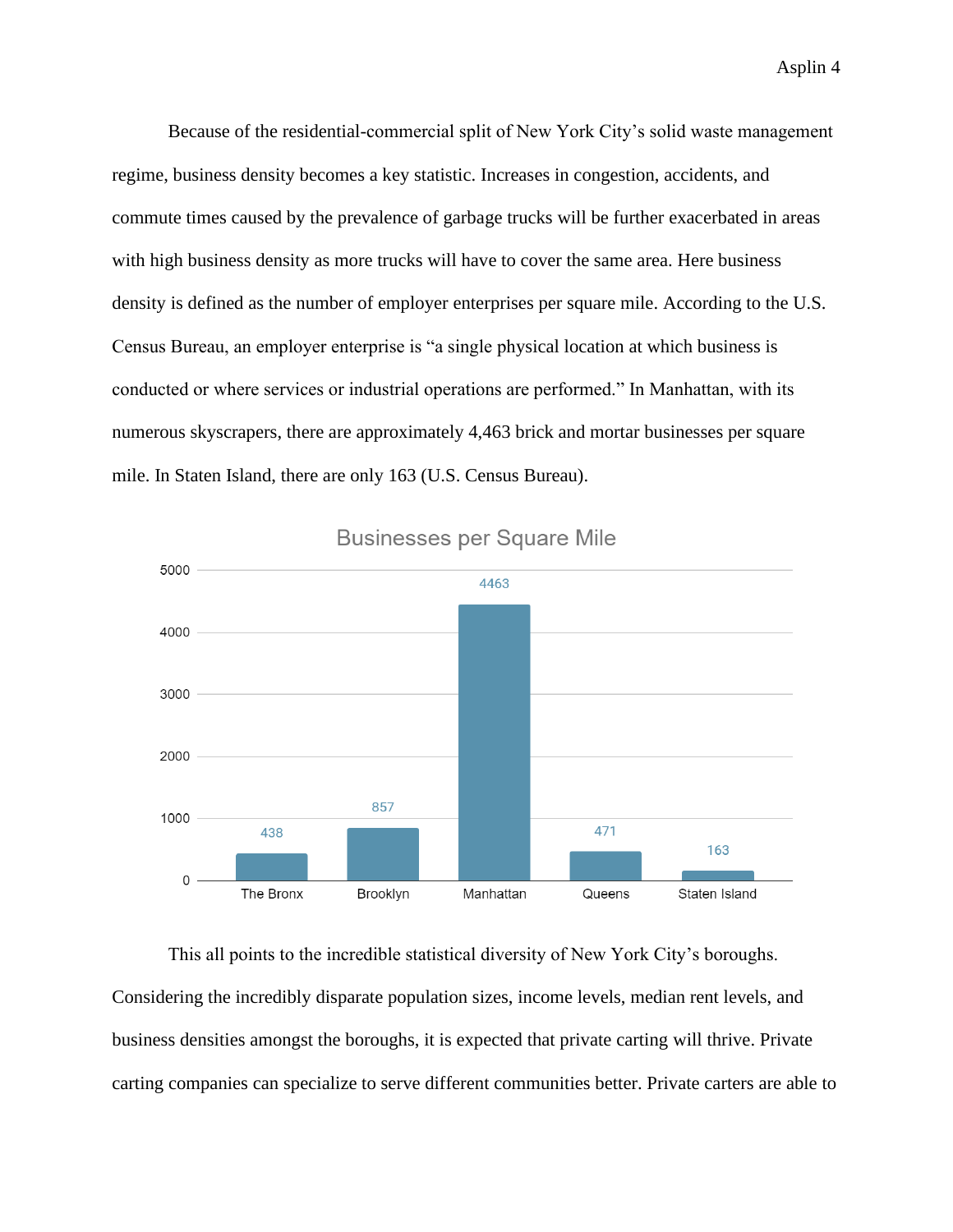offer different prices to different consumers based on their income levels. Additionally, private carters can decide to not offer a particular service if their clientele does not require it. Private carters can also select their clientele. They can choose to only serve one area and one type of customer. If they only want to operate in Staten Island or in low-income neighborhoods, they can. They can choose which waste removal services they want to provide. If they do not want to offer electronics waste collection, yard waste collection, or medical waste collection they do not have to. These are luxuries that public waste management systems are not afforded. Their clientele must be the entirety of the municipality they are based in. They cannot discriminate in price, service, or location.

According to the Citizens Budget Commission (henceforth, CBCNY), DSNY and private carters spend a total of \$2.3 billion annually on waste management. It costs DSNY \$1.6 billion to deal with 3.8 million tons of trash whereas it costs private carters an estimated sum of \$730 million to handle 4 million tons. This conundrum -- whereby private characters operating at smaller scales are able to collect more trash at a lower cost -- seems troubling. However, this inefficiency is a product of multiple effects. As mentioned earlier, government-operated entities are not incentivized to maximize profits and minimize costs in the same way that private businesses are. Additionally, the costs associated with public trash collection are offset by gains realized in employee wages and consumer prices.

Differences in welfare will be measured through three variables: operating efficiency, employee wages and benefits, and consumer price.

Salaries and wages differ greatly between public and private trash collection. In 2019 the starting salary for DSNY's sanitation engineers was \$83,236. Every additional year a driver spends with DSNY their salary increases up to a maximum of \$103,854 after five years (Office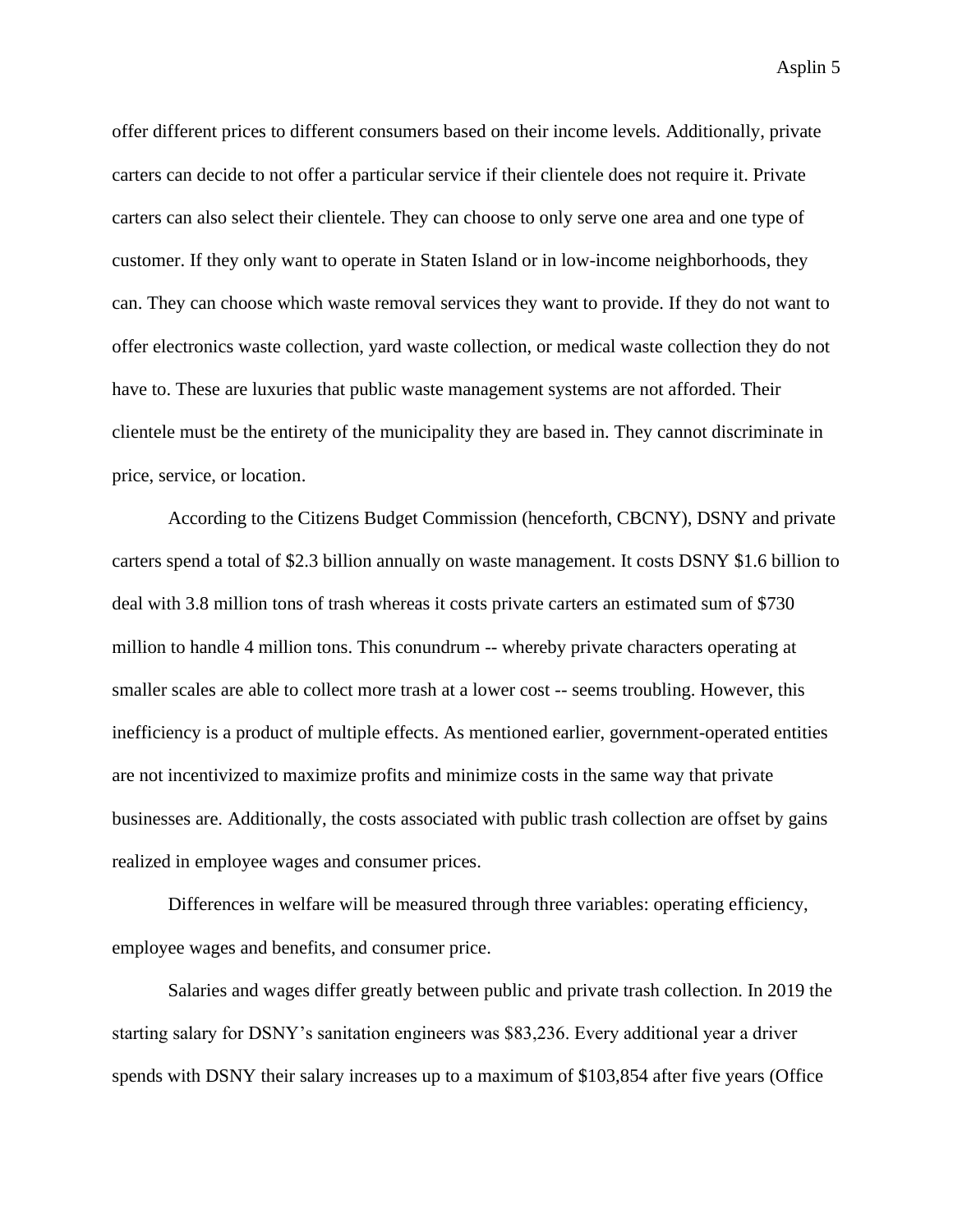of Labor Relations). Furthermore, DSNY is also responsible for the city's snow removal. During the winter months, workers are asked (and often expected) to pick up overtime shifts that pay time and a half. Because of this, some sanitation engineers' salaries can approach \$300,000 (Duffy). The private carting industry cannot compete with these numbers. Entry level sanitation engineers who are not employed by the state make on average \$41,430; experienced collectors make \$70,520 (Private Carting). Even more worryingly, some private trash carters make even less. "Helpers" -- the name given to workers who ride on the back of the truck -- are often paid by the shift. (Feldman). Many of these employees make less than \$35,000 annually and are "offthe-books." As such, their employer does not offer them health insurance, a retirement plan, or overtime pay; they are particularly vulnerable to wage theft -- or to not being paid at all (Feldman). While some private carting companies do have unions, they are largely ineffective. They are characterized by wasteful spending -- with some of them using up to 45% of their healthcare funds for "administrative expenses" (Feldman). Some of these unions are not merely ineffective -- they are actively malicious. At some private carting companies, unions set starting pay just \$0.25 above minimum wage. Such a wage looks less like the result of aggressive collective bargaining on the behalf of the employee and more like price collusion. In fact, private carting unions have actually caused wages to decrease over the past 30 years. As Feldman reports, "In 1985, a helper started out making \$16 an hour. At #1 Waste in 2016, [drivers] made less."

DSNY employees are stipulated to receive payouts from the Sanitation Officers Security Benefit Fund and an annuity fund. They also receive a health care plan of their choice and may also choose to use a flexible healthcare spending account provided by the New York state government. Additionally, the families of DSNY employees will benefit from a special life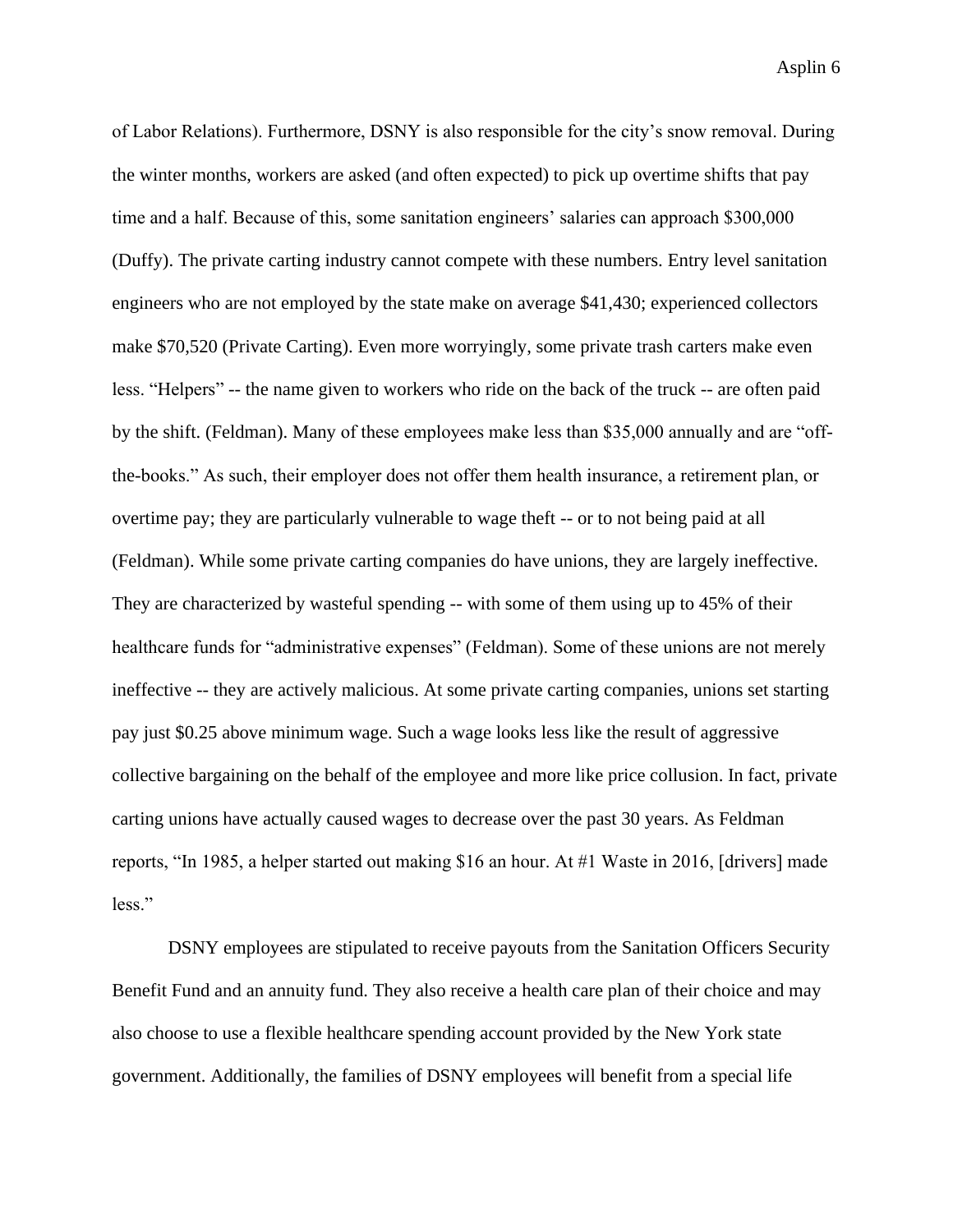insurance policy -- a sum of \$25,000 -- if they die while carrying out the duties of their vocation. DSNY also guarantees its sanitation engineers nearly four weeks of annual leave. DSNY employees are able to rely on the sanitation engineers' union -- who originally argued for many of these benefits they now enjoy (DSNY). DSNY employees also have unlimited sick days and four weeks paid vacation (Feldman). No private trash carter can come anywhere close to supplying nearly as many benefits. While many large private carters do provide health insurance and pensions, they are not ubiquitous amongst the industry -- nor are they on the same scale as DSNY's benefits (Private Carting).

The difference in welfare realized by employees clearly favors DSNY. Wages, benefits, and security are all higher in the public sector than in the private sector.

New York does not charge a fee for residential refuse removal, nor does it levy an additional tax to pay for trash removal; DSNY is funded entirely out of the general tax fund (CBCNY). Because of this, households do not directly pay for waste management services in the way that residents of other states might. Additionally, DSNY provides other services (bins, recycling, electronics disposal) at no additional cost (CBCNY). However, conflating DSNY being funded by the general tax fund with a consumer price of zero is unsatisfactory. Trash removal and disposal costs New York approximately \$500 per year per household. Since DSNY is run as a service, this cost can be used as a better stand-in for the price consumers pay. However, because tax paid varies with income, an annual fee of \$500 is not identical with price. New York collected \$80.7 billion of tax revenue in the 2019-2020 fiscal year (New York Department of Taxation and Finance). Of this, approximately \$1.6 billion -- 1.98% -- was used to fund DSNY (CBCNY). The cost of trash services consumes a relatively small portion of the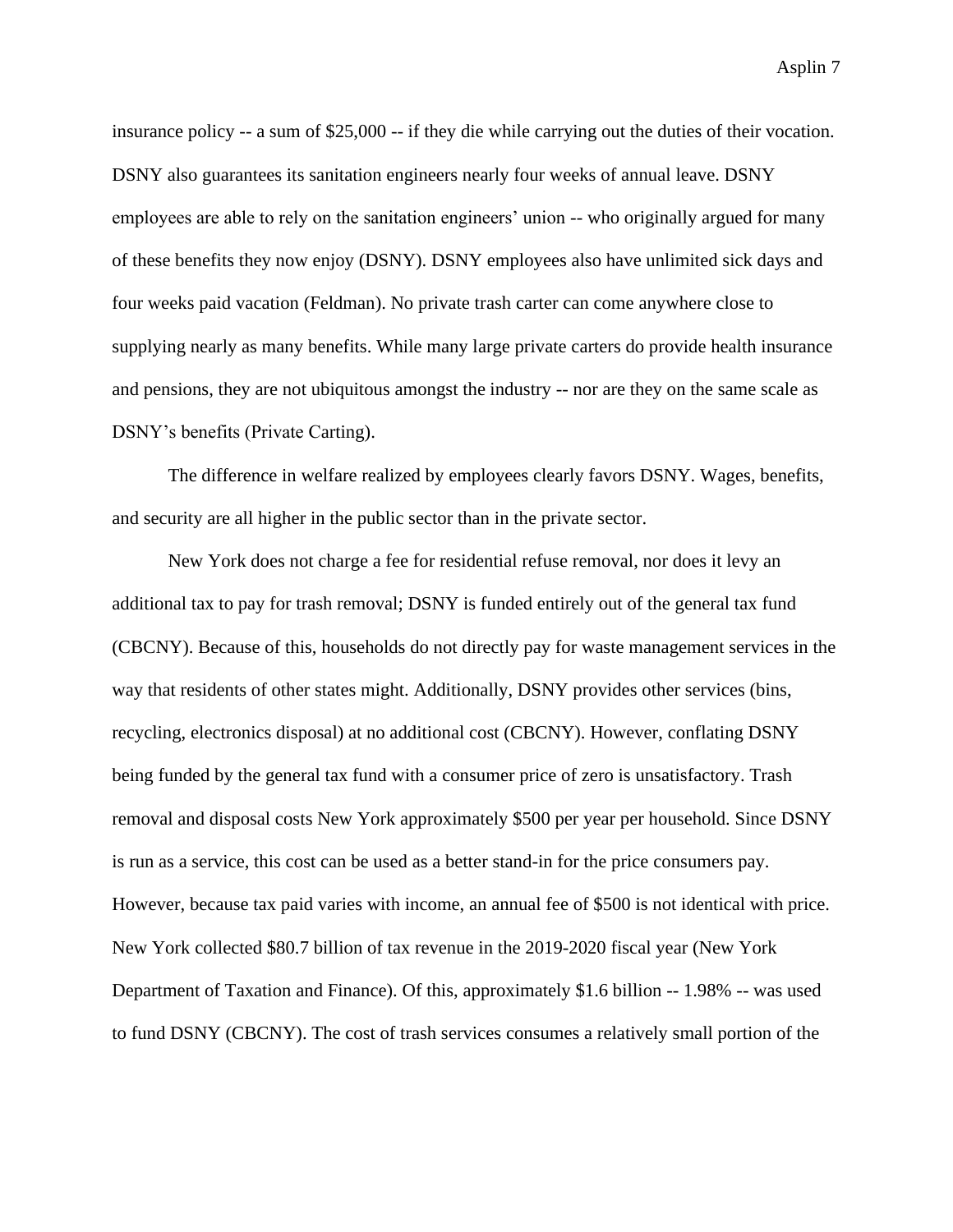general tax fund. Most New Yorkers' taxable income is low enough that they will actually end up paying less than \$500 for their yearly trash services.

Price is not standard across the private waste collection industry. However, New York's Business Integrity Commission caps the rate private charters can charge for their services at \$20.76 per cubic yard of loose refuse and at \$13.62 per 100 pounds of refuse. Whether a customer's price will be based on volume or weight is determined by negotiations between the business and the carter. While this is just a price ceiling, it is, at the very least, binding. Boro-Wide -- a prominent New York refuse collection company -- uses these prices as their baselines (Boro-Wide). In 2014, the rate cap was set to \$18.27 and private customers paid an average of \$12.68 per cubic yard. Since then, prices have increased significantly (Private Carting Study 42).

Putting New York's private and public prices for solid waste management in conversation can be difficult as they are based on different metrics. Private carting costs scale with either volume or weight. DSNY's costs are \$500 per household per year, but how much a household actually pays is more analogous to 1.98% of their taxable income -- the portion of total tax revenue used to fund DSNY annually. In an effort to bridge the two, we can look at the pricing schemes of public waste collection in Los Angeles and Philadelphia -- two other populous cities. For weekly service of two three-cubic-yard bins one for general refuse and one for recycling), Los Angeles charges \$281.65 per month (RecycLA). Assuming that there are four pick up days in a month, this equates to a maximum of twenty-four cubic yards of refuse and recycling being collected each month and a collection rate of \$11.74 per cubic yard of refuse. At \$281.65 per month, Los Angeles's pricing scheme is still more cost-effective than the New York private rate cap as long as a household produces at least fourteen cubic yards of trash per month. Philadelphia charges its citizens a flat fee of \$500 per year for trash removal services; income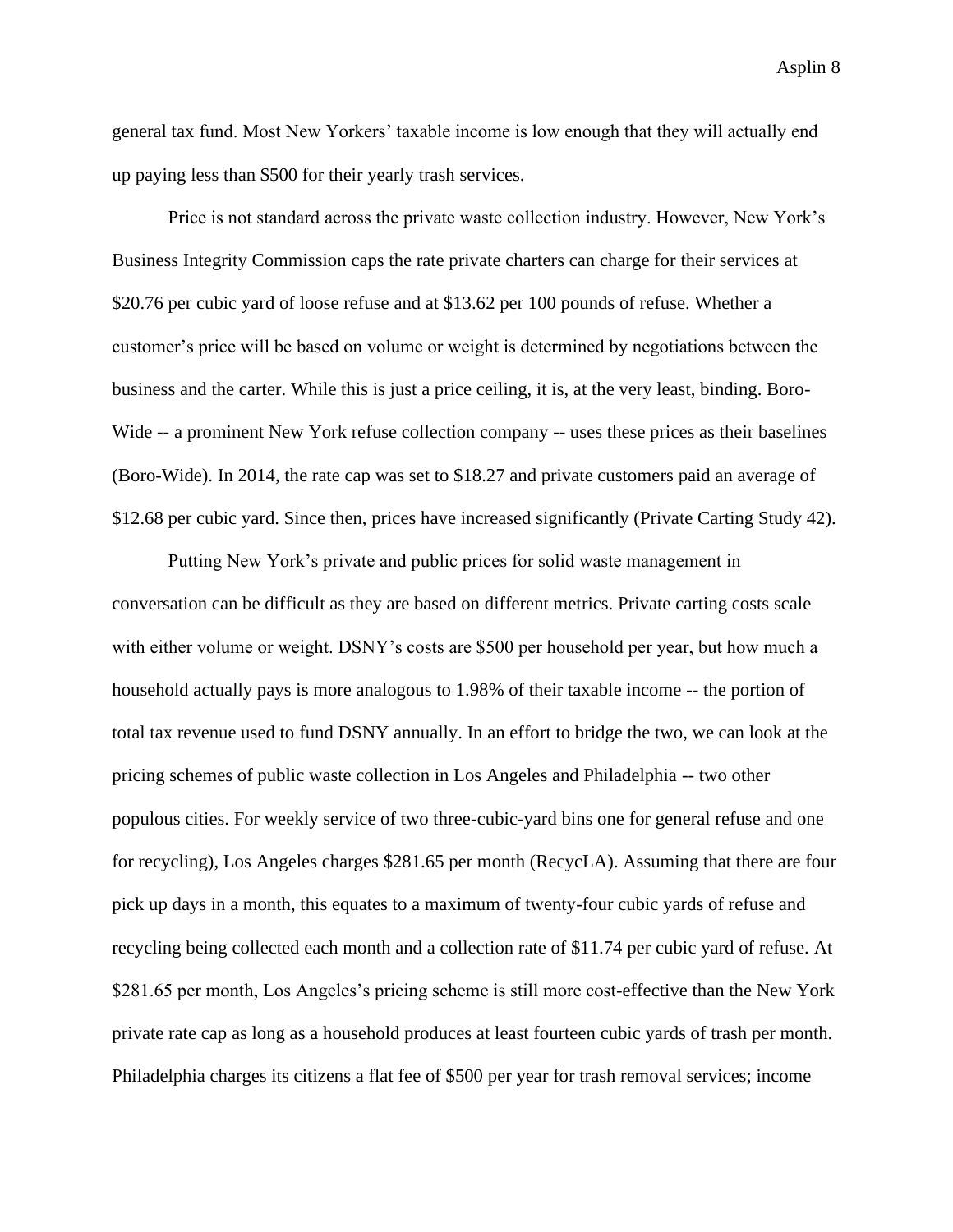and tax revenue do not factor in (City of Philadelphia). In order for this to benefit consumers more than the price cap that New York City's private carters are subject to, households need only produce an excess of 24 cubic yards of waste.

More than ninety carters operated within the city in 2018 (Garcia). Furthermore, some neighborhoods solicited service from more than fifty different trash pick up companies (CWZ A Plan). Compared to the public sector -- wherein only one trash service operates (DSNY) -- this is incredibly inefficient. Businesses are incentivized to choose the cheapest price for refuse collection, recycling, electronic waste, and for every other service they might need. Because no carting company can guarantee the lowest price on all of these, a single firm may employ several carting companies in the management of its waste. Doing so forces multiple carters to drive past the same business, needlessly congesting streets. Using multiple carting companies increases the number of man hours required to remove a business's trash. Even if a single business only employs one trash pickup company, its neighbors may still use differing services. This results in a similar inefficiency. Instead of stopping at every business on a street, a carting company may only pick up trash from one building. Other trucks from other companies will still have to drive their slow, cumbersome, fuel-inefficient trucks down this same stretch of road to service their customers. According to Feldman, "In one five-block stretch near Rockefeller Center… 27 garbage companies stop at 86 businesses." Conversely, a DSNY truck can stop at every residence along a street -- guaranteeing that traffic caused by waste removal is minimal.

Critics of New York's commercial trash management system have cited this saturation of carting companies (and garbage trucks) as a likely cause of the industry's flaws. The city reports that trucks controlled by commercial trash collection companies crash three times as often as those in West Coast cities like Los Angeles, San Francisco, and Seattle (More Dangerous).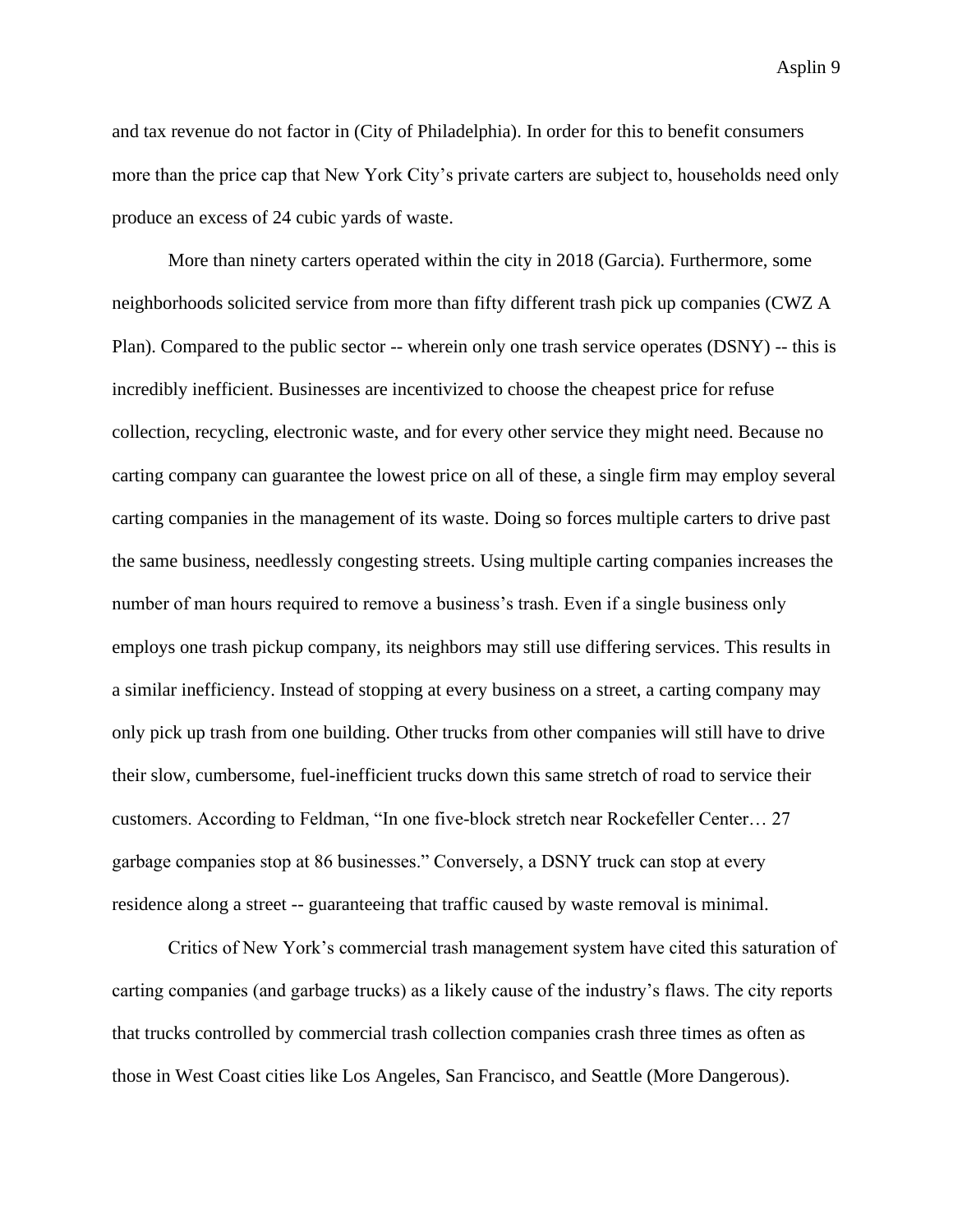Additionally, a higher percentage of crashes involving New York City's private carters end in a fatality -- a percentage that has increased in recent years (More Dangerous). From 2017 to 2018, private sanitation trucks were involved in 73 crashes -- five of which included fatalities (Unsafe Sanitation 6). In the same period -- and for the three preceding years -- DSNY trucks only had one fatal accident. At the base level, the goal of any private carter is to make a profit. Because of this, speed becomes their primary concern. If it takes 14-hour shifts, running red lights, and various maiming of employees to accelerate the process, so be it (Feldman). Ironically, this dogged prioritization of speed slows them down and costs them more. It causes their vehicles to wear down faster, and, in tandem with their desire to maximize profits, keeps worn down vehicles on the road longer. Of safety inspections of private garbage trucks conducted in 2017 and 2018, 67% resulted in at least one violation (Unsafe Sanitation 1). The most common infraction was malfunctioning brakes (Unsafe Sanitation 5)

The origins of these commercial waste problems can be traced back to 1957 when New York City decided -- seemingly overnight -- that they were no longer interested in providing trash collection services for businesses; the mafia took over in the city's absence (Feldman). Things quickly moved downhill from here. The different carters began to engage in collusion in order to keep prices high. This era of New York trash involved bid-rigging, firebombing garbage trucks, and a severed head of a dog (Feldman). As recently as 2012, the New York City Business Integrity Commission had to prevent a private carter from employing a convicted drug trafficker as their sales representative (Feldman). While most of the mobsters were disbarred from the industry in the 90s, many of their businesses are still controlled by their children and spouses. The industry is still plagued by relics of this age. New York City's private carting business has weak unions, poor safety standards, and is racked by bloat.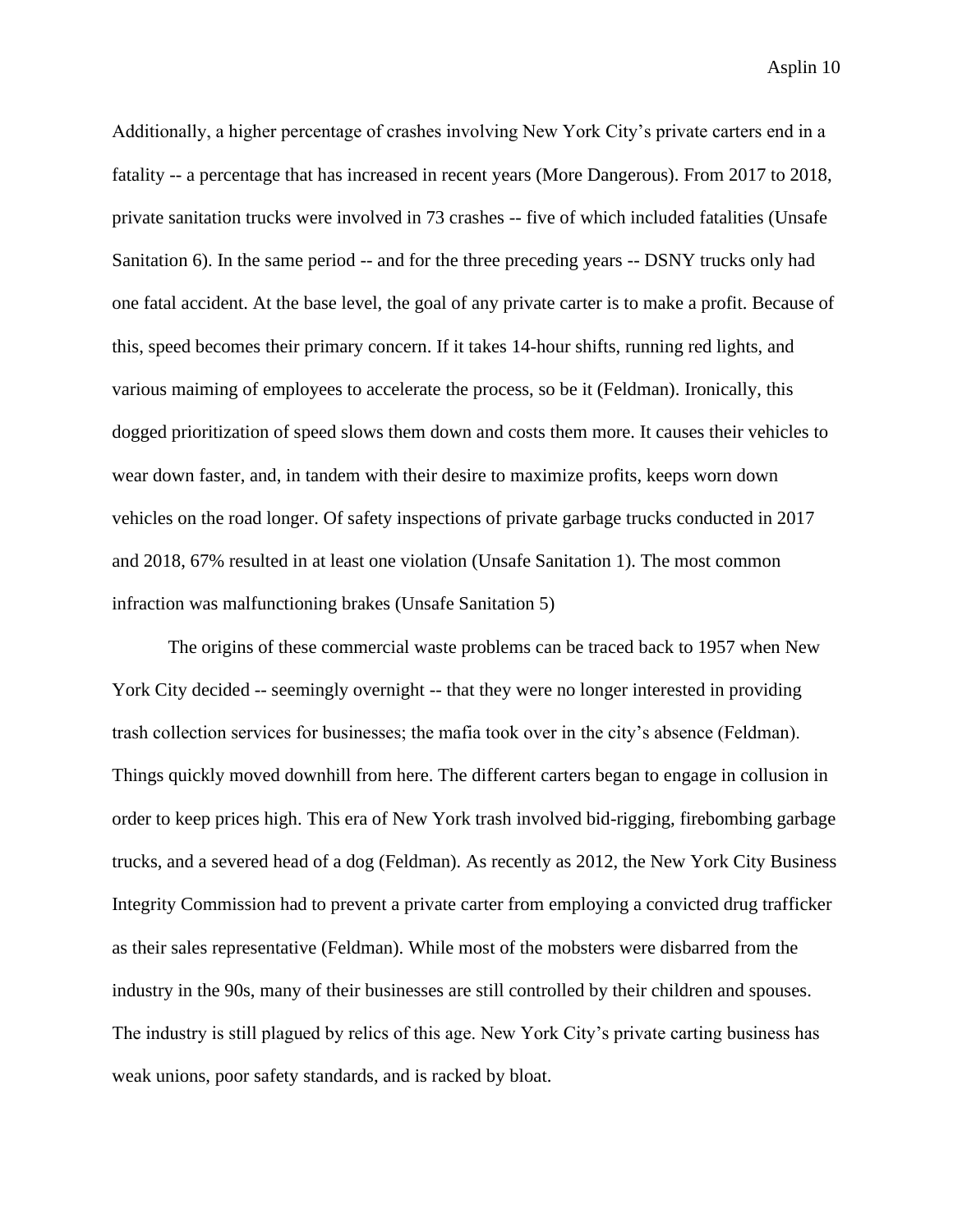In 2019, in order to assuage the difficulties posed by the city's unique private pickup provision problems, Mayor de Blasio ratified a bill that will establish "Commercial Waste Zones" throughout New York's boroughs (DSNY). The program plans to split the city into twenty distinct zones wherein no more than three trash pickup providers can operate within a single zone. DSNY asserts that this will eliminate fifty percent of the traffic that stems from commercial waste collection. Carting companies have since been asked to submit bids for control of different zones. The window for these submissions will close on July 15, 2022. While reducing the number of active private refuse collection companies within a given area will reduce traffic, emissions, and bloat, it is unclear how the industries consumers and employees will fare. If the basic intuitions about collective goods are to be trusted, the decrease in competition will cause average prices to rise and wages to fall. However, because of the rate cap and poor wages that define the industry, it is unclear how much more these conditions can worsen.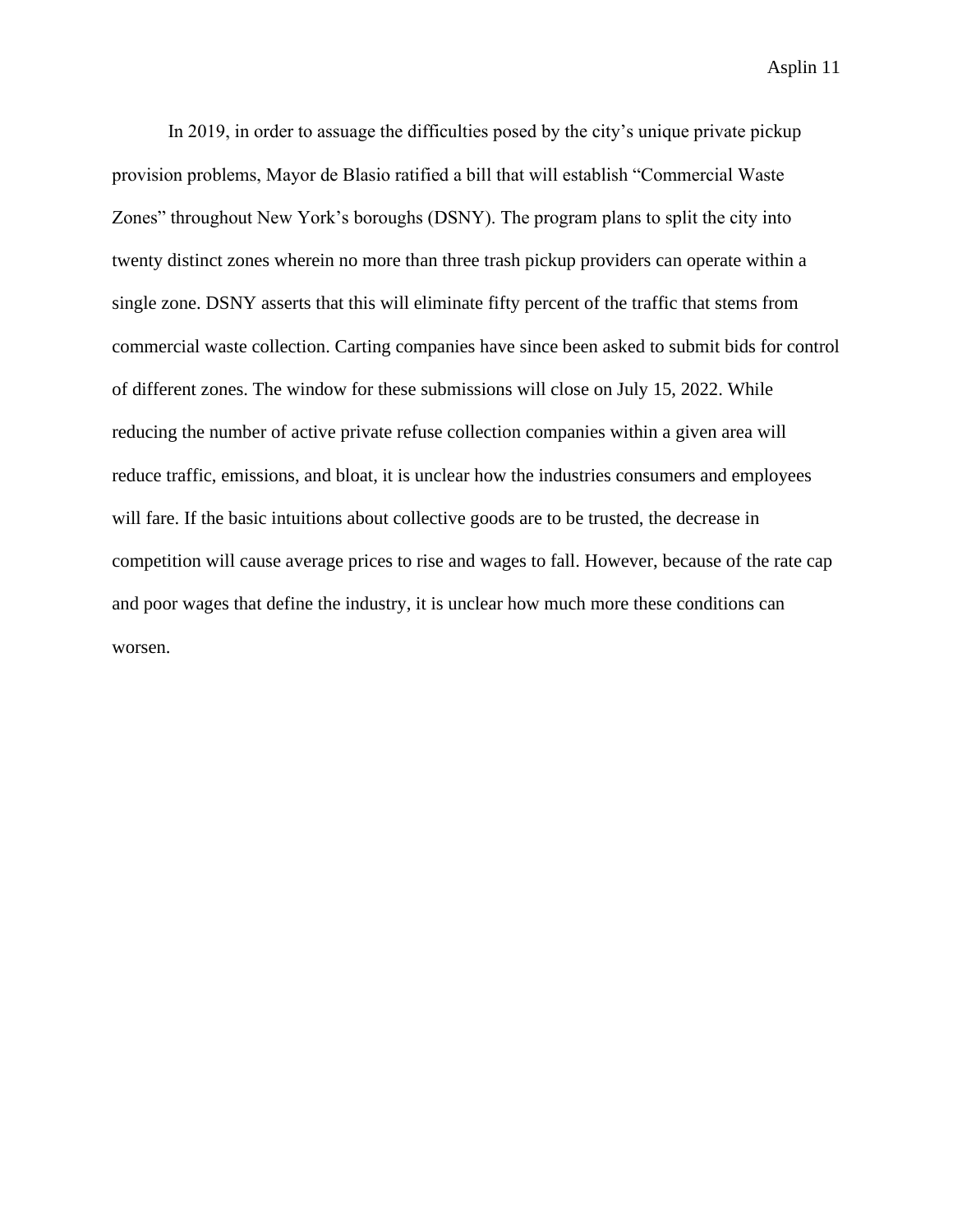## Works Cited

Bennett, James T., and Manuel H. Johnson. "Public versus Private Provision of Collective Goods and Services: Garbage Collection Revisited." *Public Choice*, vol. 34, no. 1, Springer, 1979, pp. 55–63, www.jstor.org/stable/30023081.

Boro-Wide Recycling. "Pricing Policy." borowide.com/private-carter-pricing/

- Citizens Budget Commission. "12 Things New Yorkers Should Know About Their Garbage." *CBCNY*, 21 May 2014, cbcny.org/research/12-things-new-yorkers-should-know-abouttheir-garbage.
- Duffy, Kate. "Some Sanitation Workers in NYC Earned Nearly \$300,000 Last Year as Staff Shortages and Snowstorms Boosted Overtime Pay." *Business Insider*, 13 Dec. 2021, www.businessinsider.com/labor-shortage-sanitation-workers-new-york-pay-300kovertime-careers-2021-12.
- Feldman, Kiera. "Trashed: Inside the Deadly World of Private Garbage Collection." *ProPublica*, 4 Jan. 2018, www.propublica.org/article/trashed-inside-the-deadly-world-of-privategarbage-collection.
- New York City Business Integrity Commission. "Maximum Rates." 2018. www1.nyc.gov/site/bic/industries/maximum-rates.page.
- New York City Department of Sanitation. "Commercial Waste Zones." Nov. 2021, www1.nyc.gov/assets/dsny/site/resources/reports/commercial-waste-zones-plan.
- New York City Department of Sanitation. "Commercial Waste Zones: A Plan to Reform, Reroute, and Revitalize Private carting in New York City" Nov. 2018, PDF.
- New York City Department of Sanitation. "Private Carting Study: Market and Cost Analysis." Aug. 2016, PDF.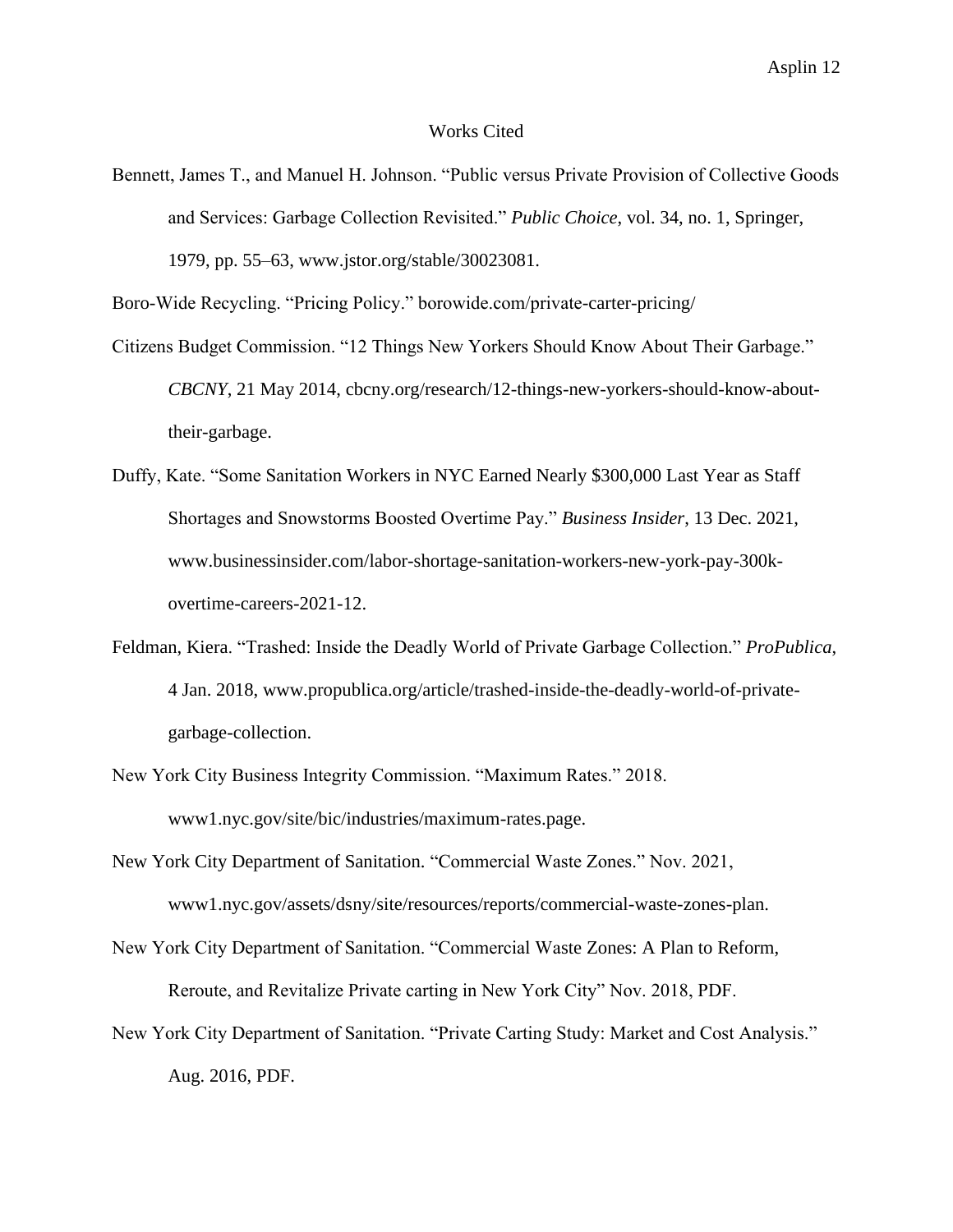New York City Department of Sanitation. "Solid Waste Management Plan." Dec. 2017, PDF. New York Department of Taxation and Finance. "Fiscal Year Tax Collections: 2019-2020." www.tax.ny.gov/research/collections/fy\_collections\_stat\_report/2019\_2020\_annual\_stati stical\_report\_of\_ny\_state\_tax\_collections.htm Accessed 1 Mar. 2022.

NYU Furman Center. "City and Borough Data." 2020,

furmancenter.org/stateofthecity/view/citywide-and-borough-data

Office of Labor Relations. "Executed Contract: Sanitation Officers." 5 May 2021. PDF.

"Pay Refuse Collection Fee." City of Philadelphia. www.phila.gov/services/paymentsassistance-taxes/make-a-payment/refuse-collection-fee Accessed 1 Mar. 2022.

RecycLA. "Rates and Resources." City of Los Angeles. 2022, www.lacitysan.org/san/faces/home/portal/s-lsh-wwd/s-lsh-wwd-s/s-lsh-wwd-s-zwlaf/slsh-wwd-s-zwlaf-rr?\_afr

- Santiago, Amanda Luz Henning. "How does NYC's waste management system work?" *City and State* [New York City], 22 July, 2021, www.cityandstateny.com/politics/2021/07/howdoes-nycs-waste-management-system-work/183994/
- Stringer, Scott M. "Unsafe Sanitation: An Analysis of the Commercial Waste Industry's Safety." Office of the New York City Comptroller. Nov. 2018, https://comptroller.nyc.gov/wpcontent/uploads/documents/Commercial-Waste.pdf

Transform Don't Trash NYC. "More Dangerous Than Ever." Apr.2018. PDF

U.S. Bureau of Labor Statistics. "Occupational Employment and Wages, May 2020 53-7081 Refuse and Recyclable Material Collectors." 31 Mar. 2021, www.bls.gov/oes/current/oes537081.htm